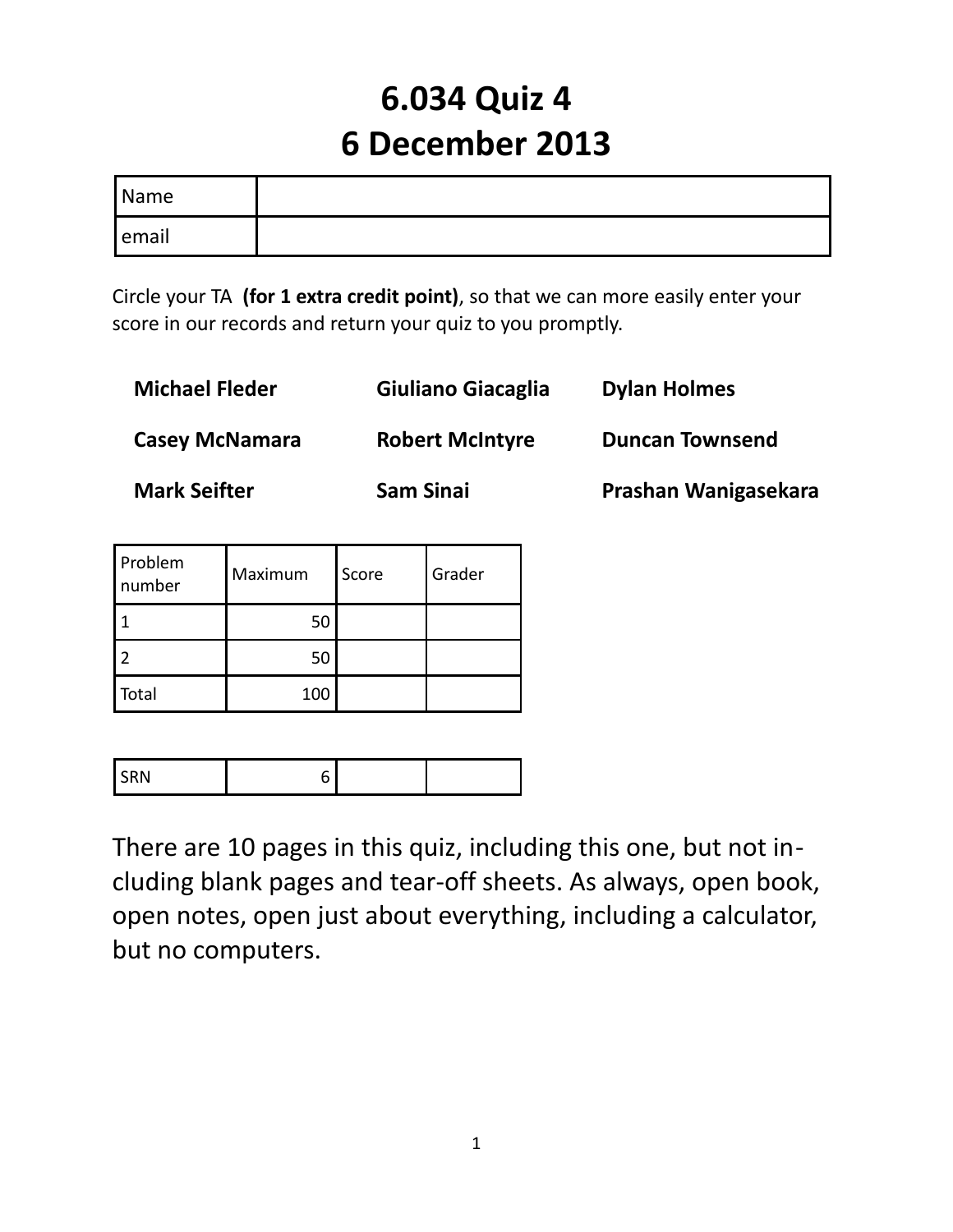# **Problem 1: Adaboost (50 points)**

After attending a spectacular time traveler's convention, fearsome mathematician Ada Lovelace has hijacked a time machine, determined to investigate important developments in artificial intelligence.

#### **Part A (50 points)**

After attending an Adaboost lecture in 1995, Lovelace has rushed home to the  $19^{th}$  century to solve the following homework problem:



| <b>Classifier</b> | <b>Misclassified training points</b> |
|-------------------|--------------------------------------|
| $X \geq 3$        |                                      |
| $X \geq 5$        |                                      |
| $Y \geq 4$        |                                      |
| $Y \geq 6$        |                                      |

Reminder: The classifier **X ≥ T** classifies a point as positive if it's to the *right* of a certain vertical line; otherwise, it classifies the point as negative.

Similarly, the classifier **Y ≥ T** classifies a point as positive if it's *above* a certain horizontal line; otherwise, it classifies the point as negative.

Feel free to draw these classifiers on the diagram.

**A1 (4 points).** Fill in the table of "Misclassified training points" above. For each weak classifier, list **all** the training points (A,B,C,D,E,F) which it misclassifies. If the classifier doesn't misclassify any points, write NONE instead.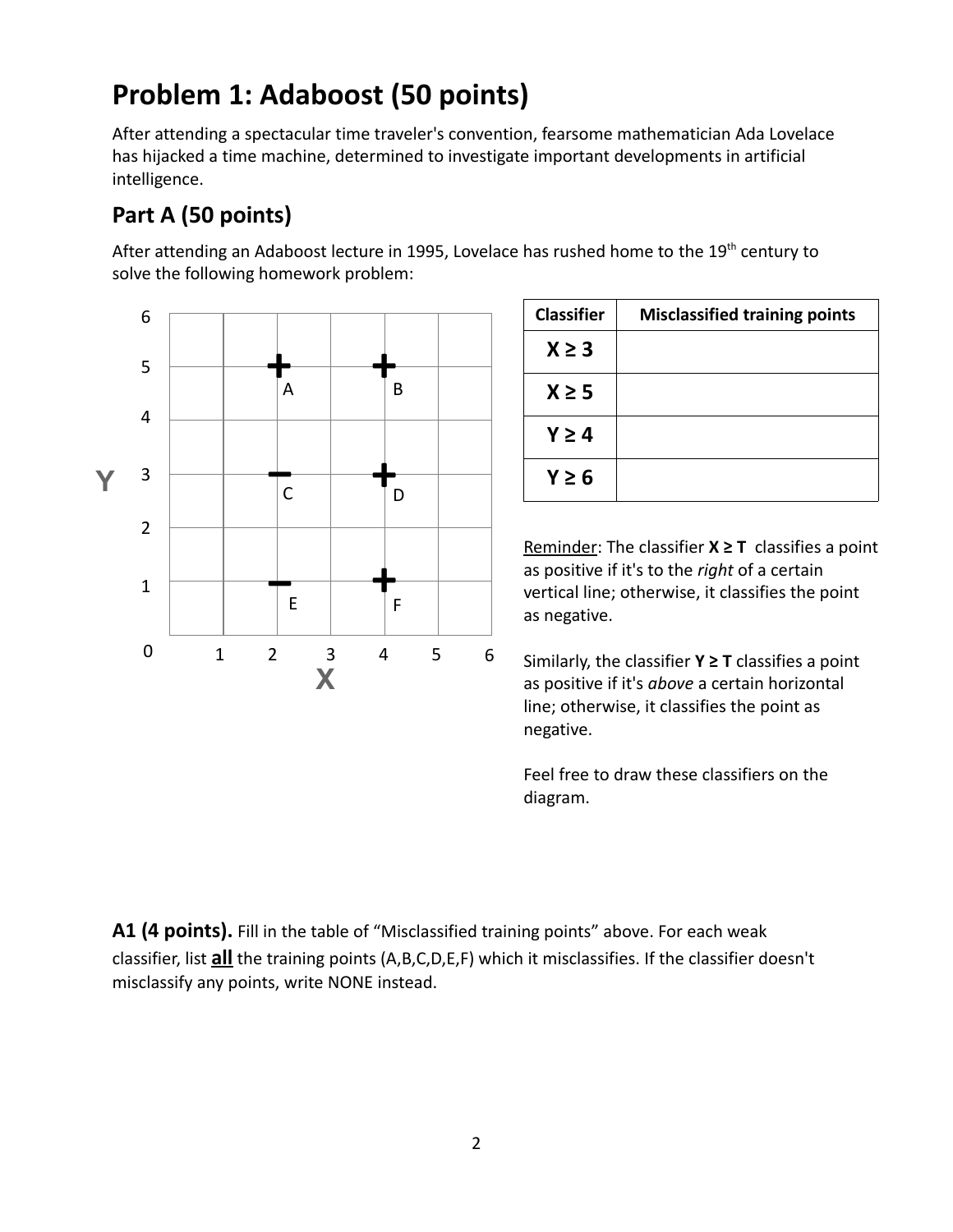**A2 (24 points).** Perform three rounds of boosting using the above training data and weak classifiers. In each round, choose the weak classifier with the lowest error rate. In case of a tie, choose the weak classifier that comes first in this list: **X≥3, X≥5, Y≥4, Y≥6**. You must use only these classifiers.

In any round, if boosting would terminate instead of choosing a classifier, write "NONE" for the weak classifier (h) and for the voting power ( $\alpha$ ). Then, leave all remaining spaces blank.

|                                                 | Round #1 | Round #2 | Round #3 |
|-------------------------------------------------|----------|----------|----------|
| <b>weight</b> <sup>A</sup>                      |          |          |          |
| weight <sub>B</sub>                             |          |          |          |
| weight <sub>c</sub>                             |          |          |          |
| weight <sub>D</sub>                             |          |          |          |
| weight <sub>E</sub>                             |          |          |          |
| weight <sub>F</sub>                             |          |          |          |
| Error rate ( $\varepsilon$ ) of $X \ge 3$       |          |          |          |
| Error rate ( $\varepsilon$ ) of $X \ge 5$       |          |          |          |
| Error rate( $\epsilon$ ) of Y $\geq$ 4          |          |          |          |
| Error rate ( $\varepsilon$ ) of Y $\geq 6$      |          |          |          |
| <b>Weak classifier</b><br>chosen this round (h) |          |          |          |
| Voting power $(\alpha)$                         |          |          |          |

You may show your work below for partial credit: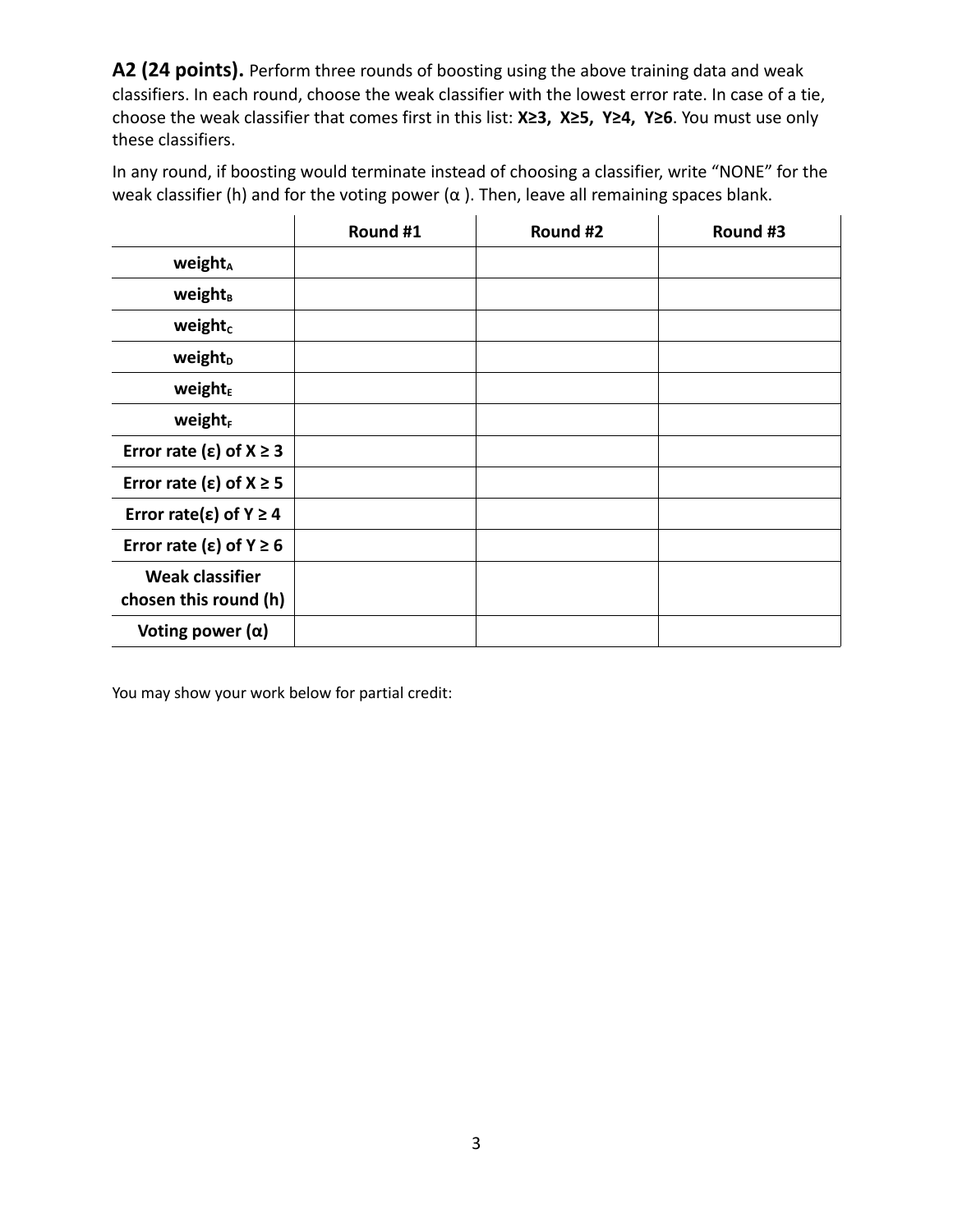**A3 (6 points).** How would the ensemble classifier H produced after three rounds of boosting classify the following points? (Circle the best answer in each case.)

| $(X=0, Y=0)$ | <b>POSITIVE</b> | <b>NEGATIVE</b> | <b>CAN'T BE DETERMINED</b> |
|--------------|-----------------|-----------------|----------------------------|
| $(X=0, Y=7)$ | <b>POSITIVE</b> | <b>NEGATIVE</b> | <b>CAN'T BE DETERMINED</b> |
| $(X=7, Y=7)$ | <b>POSITIVE</b> | <b>NEGATIVE</b> | <b>CAN'T BE DETERMINED</b> |

**A4 (6 points).** Suppose Lovelace decides to continue boosting until she completes a total of 2013 rounds. What classifier will she pick in the  $2013<sup>th</sup>$  round?

#### ( **Check the box for the correct answer, then fill in its blank.**)

 $\Box$  **Outcome A:** Adaboost must terminate at or before the 2013<sup>th</sup> round. In fact, it will

terminate instead of picking a classifier in ROUND

 $\Box$  **Outcome B:** Adaboost will reach the 2013<sup>th</sup> round without terminating. In the 2013<sup>th</sup> round, it will pick the weak classifier

**A5 (4 points).** While keeping in touch with a brilliant yet harried cryptographer in the 20<sup>th</sup> century, Lovelace learns that there was a weak classifier missing from the original set. Apparently, the missing classifier misclassifies exactly three of the training points, and if you add it to the original list of classifiers, you can use boosting to classify the training data perfectly. (Note: The missing classifier could be any kind of classifier, not just a line classifier like **X ≥ T** or **Y ≥ T**)

Immediately, she deduces which three points it must have misclassified. Circle the **three** training points it must have misclassified.

| $\overline{ }$ |  |  |
|----------------|--|--|
|----------------|--|--|

**A6 (6 points).** The cryptographer is quite surprised by these results. He remarks that since the missing classifier misclassifies three out of the six training points, it has an error rate of 50% and hence should be no better than a coin toss—it's useless as a weak classifier.

Explain what he means. (for example, briefly summarize what happens to the weights and to the voting power  $\alpha$  if you pick a classifier with error rate of  $\frac{1}{2}$  during a round of boosting):

Based on the argument you just made, the cryptographer believes that Adaboost would never pick the missing classifier. Concisely explain why the Adaboost algorithm would, in fact, pick it.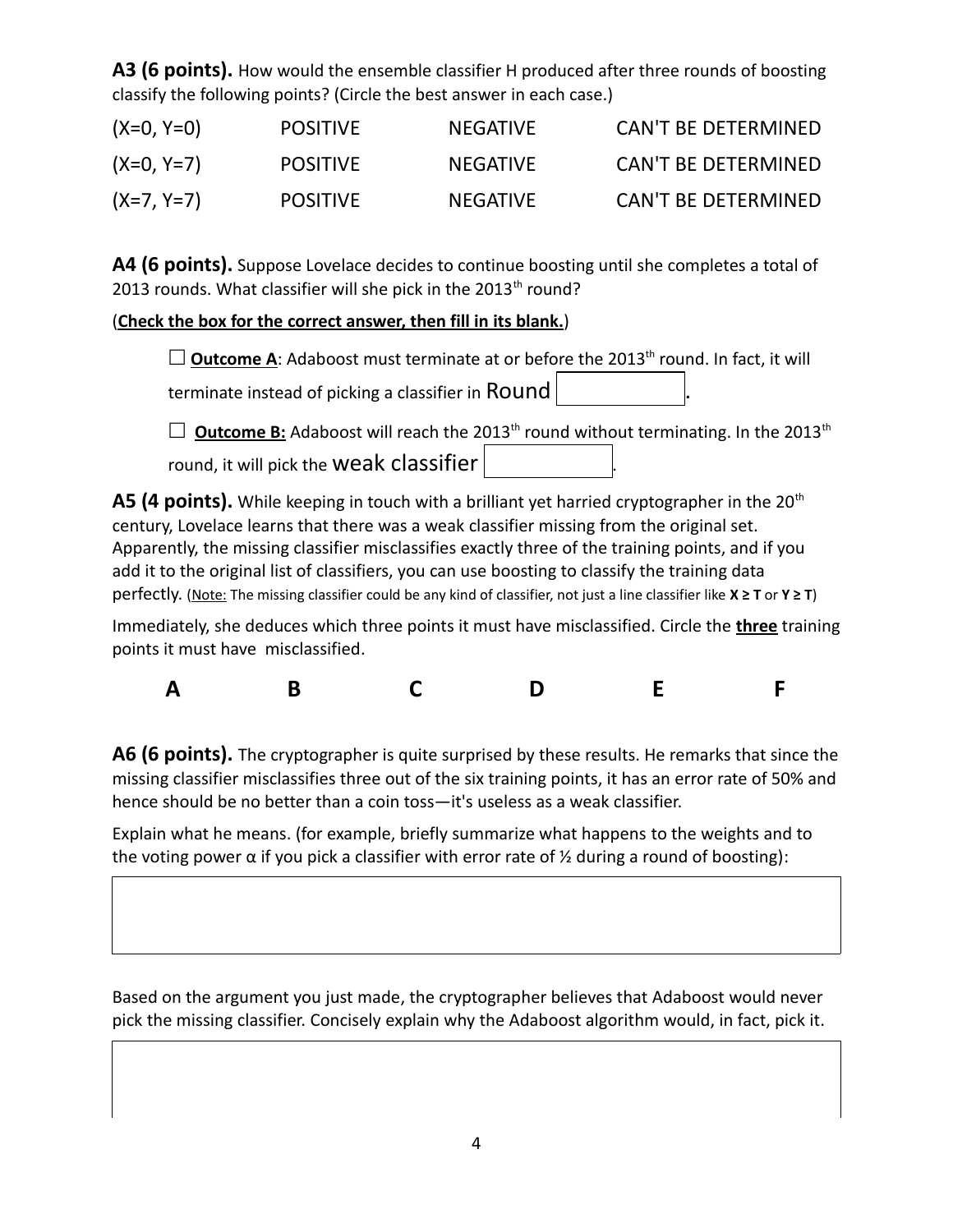### **Part B (bonus)**

**This is a bonus problem. Your score will be unaffected if you skip it or answer incorrectly. You can get +2 extra credit points if you answer correctly.**

Having successfully solved a variety of boosting problems, Lovelace decides to supercharge her knowledge by kidnapping and interrogating a 21<sup>st</sup> century teaching assistant to check her work. (Needless to say, locked office doors are not a problem for time machines.)

 Immediately, the TA points out that the following weights cannot possibly be correct, no matter what problem they're from. Why not?

|           | <b>weight</b> <sub>P</sub> | weight $_{\textrm{\tiny{Q}}}$ | weight <sub>r</sub> | weights | weight $T$ | weight $_0$ |
|-----------|----------------------------|-------------------------------|---------------------|---------|------------|-------------|
| Round ### | 1/21                       | 2/21                          | 3/21                | 4/21    | 5/21       | 6/21        |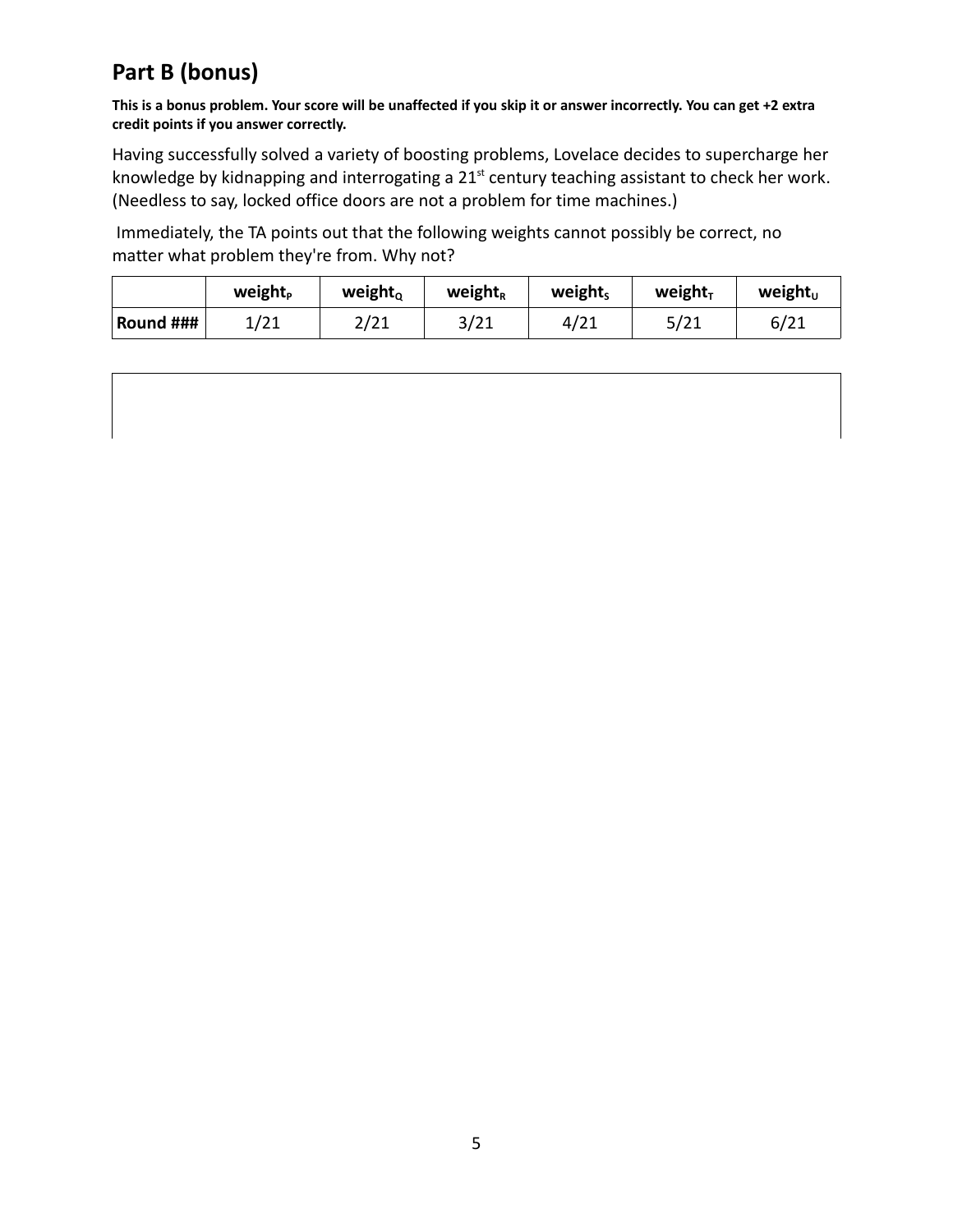## **Problem 2: Bayesian Inference**

#### **Part A (5 points)**

This Bayes Net depicts independence relations among three boolean variables X, Y, and Z. Consider the following probabilities:

- **(A)** P(X = True | Y = True, Z = True)
- **(B)** P(X = True | Y = False, Z = True)
- **(C)** P(X = True | Z = True)

Your task is to arrange these probabilities from smallest to largest (Hint: this problem does not require significant calculation.) **Circle the best answer.**

X ) ( Y Z  $X \qquad Y \qquad P(Z = True | X,Y)$ True True 8/10 True False 2/10 False True 2/10 False False 1/10  $P(X=True) = 9/10$   $P(Y=True) = 9/10$ 

| $A < B < C$ $B < A < C$ $C < A < B$ |  |
|-------------------------------------|--|
| $A < C < B$ $B < C < A$ $C < B < A$ |  |

#### **Part B (45 points)**

The *New York Times* has just acquired a batch of leaked NSA documents, and they have enlisted you to determine the security classification of each document: Secret (**S**), Restricted (**R**), or Lunch receipt (**L**).

Based on your 6.034 expertise, you decide to build a Naïve Bayes classifier to do the job. First, you collect 600 previously leaked documents that are already marked as Secret (S), Restricted (R), or Lunch receipt (L). You notice several reoccurring keywords that could be relevant when determining classification:

|                | Keyword feature | # of Secret<br>documents<br>containing keyword | # of Restricted<br>documents<br>containing keyword | # of Lunch receipt<br>documents<br>containing keyword |
|----------------|-----------------|------------------------------------------------|----------------------------------------------------|-------------------------------------------------------|
| $F_{1}$        | "urgent"        | 70                                             | 50                                                 | 10                                                    |
| F <sub>2</sub> | "spaghetti"     | 1                                              |                                                    | 50                                                    |
| $F_{3}$        | "surveillance"  | 20                                             | 25                                                 |                                                       |

And the total number of documents with each security classification is:

|           | Total # of Secret Total # of Restricted Total # of Lunch |                   |
|-----------|----------------------------------------------------------|-------------------|
| documents | documents                                                | receipt documents |
| 100       | 200                                                      | 300               |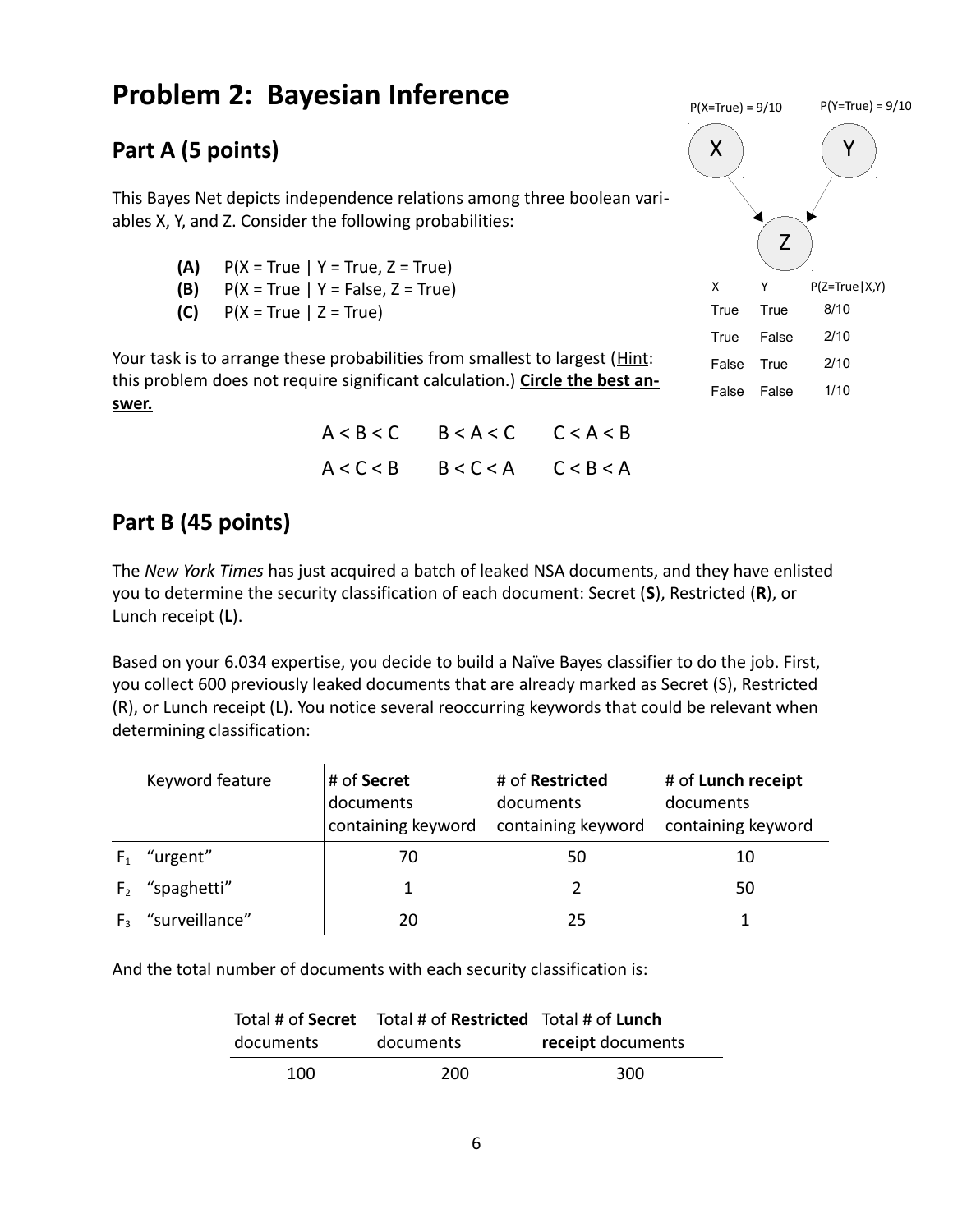**B1** (4 points): The unfinished Bayes net below has a node for each keyword feature F<sub>1</sub>, F<sub>2</sub>, F<sub>3</sub> and a node for the security classification C in {S,R,L}. Draw arrows between the nodes such that the arrows express the independence relations assumed when using a Naive Bayes classifier.



**B2 (12 points):** Based on the data in the tables above, compute estimates for the following probabilities (You may leave your answers in terms of fractions):

| $P(C = S)$         | $P(C = R)$         | $P(C = L)$         |
|--------------------|--------------------|--------------------|
| $ P(F_1   C = S) $ | $ P(F_1   C = R) $ | $ P(F_1   C = L) $ |
| $ P(F_2   C = S) $ | $ P(F_2   C = R) $ | $ P(F_2   C = L) $ |
| $ P(F_3   C = S) $ | $ P(F_3   C = R) $ | $ P(F_3   C = L) $ |

Show your work for partial credit: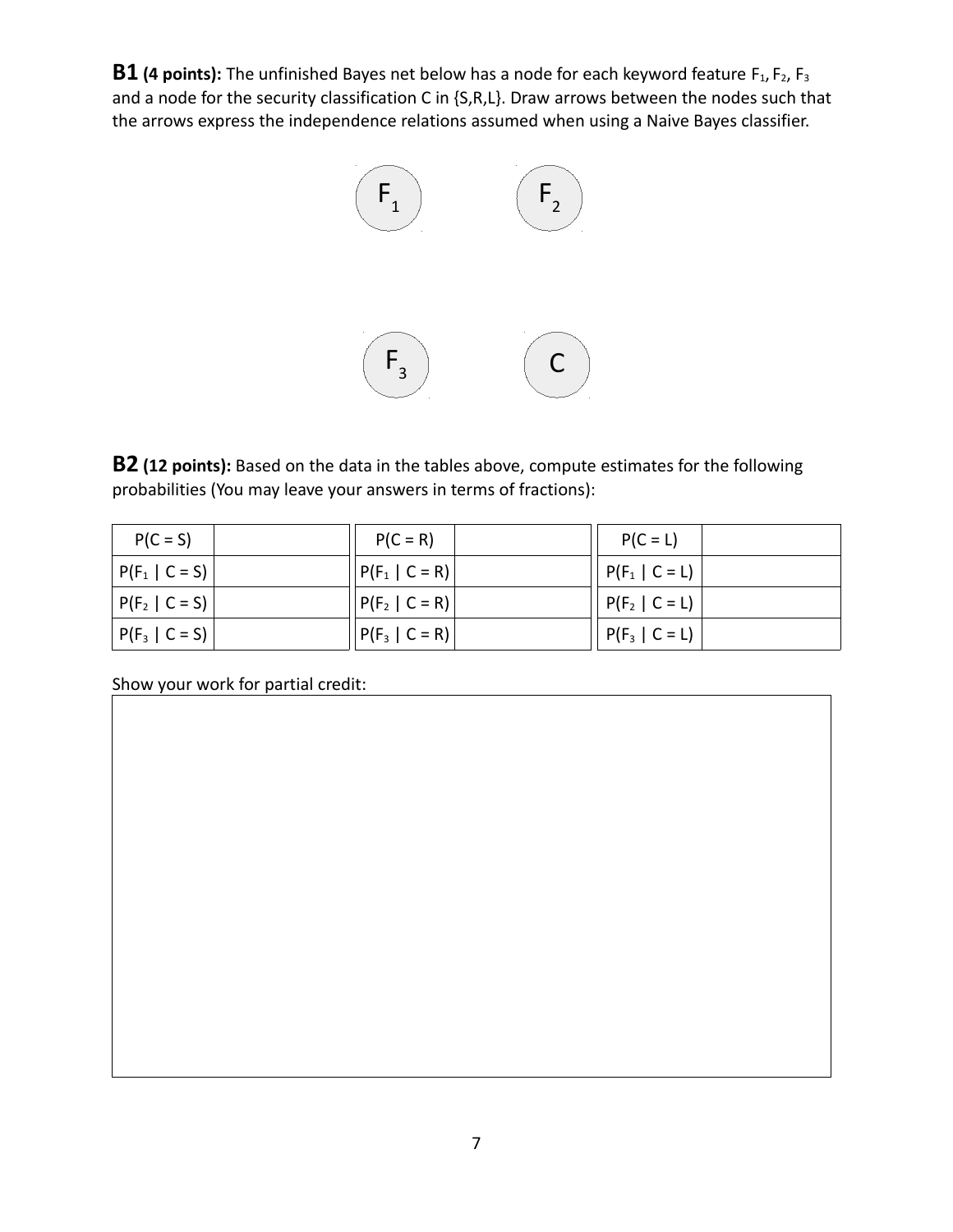**B3 (24 points):** Now that you've collected your training data, you decide to look at the first unlabelled document from the NSA, which says:

"**Urgent** notice: operation **spaghetti** is under **surveillance** by the 6.034 staff."

(In other words, this document has  $F_1$ =true,  $F_2$ =true,  $F_3$ =true.)

In order to decide how to classify this document, let the variable *Q* denote the prior probability that a document contains all three keywords:

 $Q = P(F_1 = true, F_2 = true, F_3 = true)$ .

Compute the following conditional probabilities. Show your work for partial credit, and express your answers solely in terms of numbers/ratios and the variable *Q*. (You don't have to compute a numerical value for *Q*).

1.  $P(C = S | F_1 = true, F_2 = true, F_3 = true) =$ 

2. 
$$
P(C = R | F_1 = true, F_2 = true, F_3 = true) =
$$

3. 
$$
P(C = L | F_1 = true, F_2 = true, F_3 = true) =
$$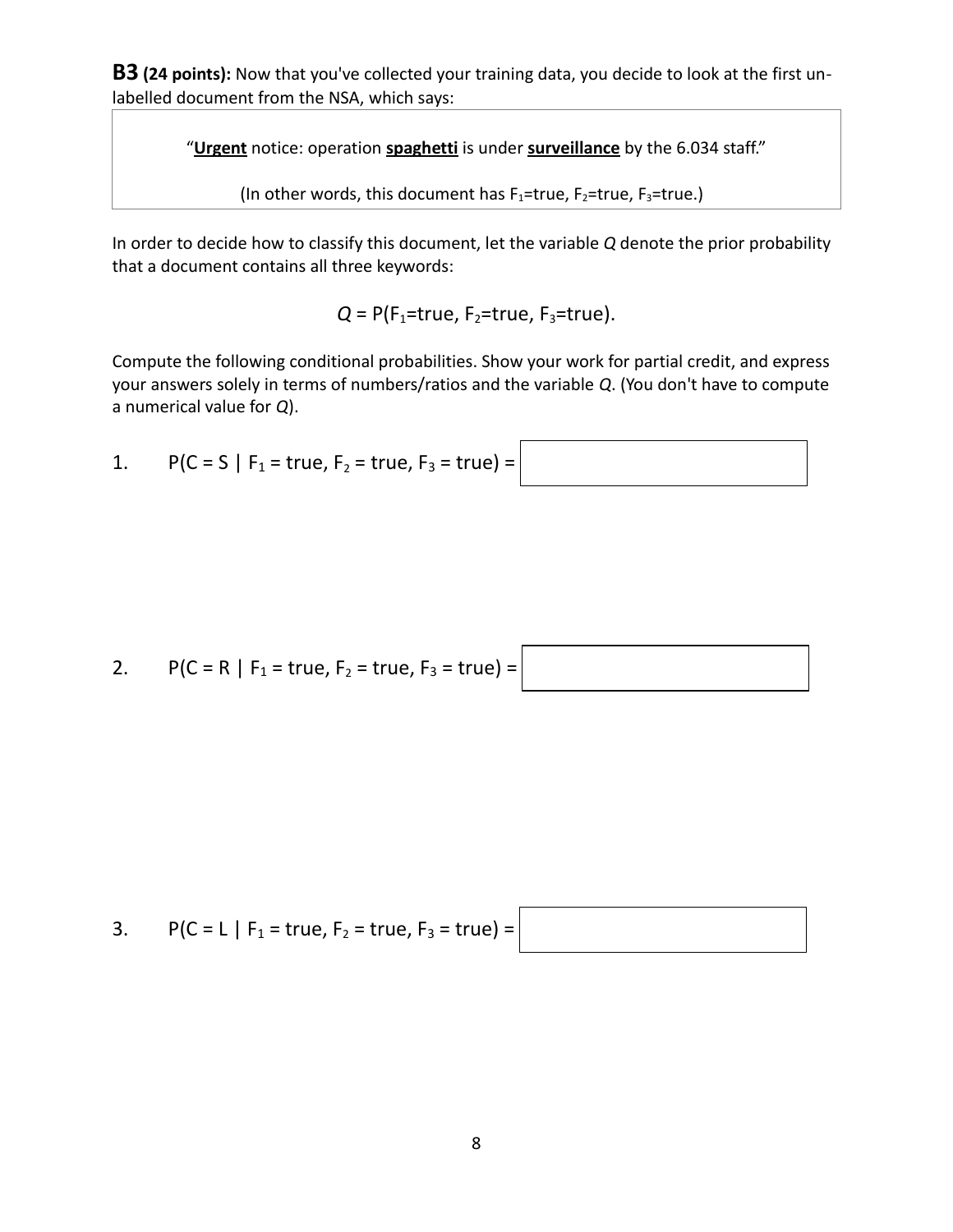**B4 (5 points).** Based on your answers above, what security classification does your Naïve Bayes classifier assign to your document "Urgent notice: operation spaghetti is under surveillance by the 6.034 staff."? (**Circle one**.)

**S**ecret **R**estricted **Lunch receipt** The classification cannot be determined with the given data.

 $\leftrightarrow$  Note: The back of this page contains Problem 3, Spiritual and Right Now